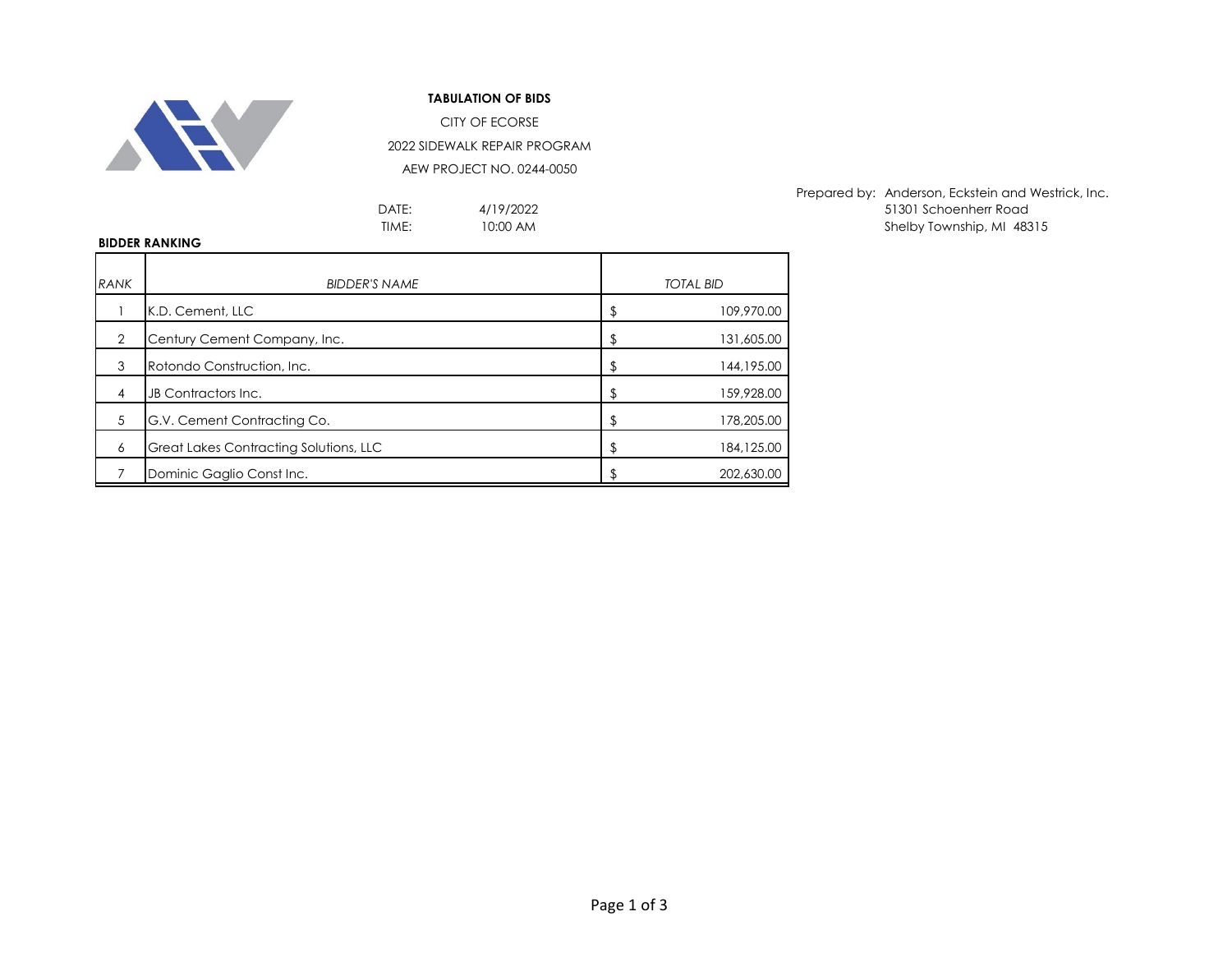|                              | <b>TABULATION OF BIDS</b>               |                       |                  |                             |                              |                     |                            |                            |                     |                      |            |
|------------------------------|-----------------------------------------|-----------------------|------------------|-----------------------------|------------------------------|---------------------|----------------------------|----------------------------|---------------------|----------------------|------------|
| <b>CITY OF ECORSE</b>        |                                         |                       | K.D. Cement, LLC |                             | Century Cement Company, Inc. |                     | Rotondo Construction, Inc. |                            | JB Contractors Inc. |                      |            |
|                              | 2022 SIDEWALK REPAIR PROGRAM            |                       |                  | 3250 New Farm Court, #6     |                              | 12600 Sibley Road   |                            | 20771 Randall Street       |                     | 2933 Military Street |            |
|                              | AEW PROJECT NO. 0244-0050               |                       |                  | Commerce Township, MI 48390 |                              | Riverview, MI 48193 |                            | Farmington Hills, MI 48336 |                     | Detroit, MI 48209    |            |
| Item<br>No.                  | Description                             | Estimated<br>Quantity | Units            | Unit Price                  | Amount                       | Unit Price          | Amount                     | Unit Price                 | Amount              | Unit Price           | Amount     |
| $\mathbf{1}$ .               | Bonds, Insurance, & Mobilization-3% Max | $\overline{1}$        | LS.              | 3,200.00                    | 3,200.00                     | 3,800.00            | 3,800.00                   | 3,800.00                   | 3,800.00            | 4,000.00             | 4,000.00   |
| 2.                           | Sidewalk, Rem                           | 1,100                 | Syd              | 14.95                       | 16,445.00                    | 11.50               | 12,650.00                  | 20.00                      | 22,000.00           | 26.50                | 29,150.00  |
| 3.                           | Subgrade Undercutting, Type II          | 20                    | Cyd              | 65.00                       | 1,300.00                     | 50.00               | 1,000.00                   | 40.00                      | 800.00              | 35.00                | 700.00     |
| 4.                           | Maintenance Gravel                      | 10 <sup>°</sup>       | Ton              | 30.00                       | 300.00                       | 35.00               | 350.00                     | 40.00                      | 400.00              | 35.00                | 350.00     |
| 5.                           | _External Structure Wrap, 12 inch       | 5                     | Ea               | 100.00                      | 500.00                       | 550.00              | 2,750.00                   | 400.00                     | 2,000.00            | 500.00               | 2,500.00   |
| 6.                           | _External Structure Wrap, 18 inch       | 5                     | Ea               | 150.00                      | 750.00                       | 625.00              | 3,125.00                   | 550.00                     | 2,750.00            | 600.00               | 3,000.00   |
| 7.                           | Dr Structure Cover, Adj, Case 1         | 10 <sup>°</sup>       | Ea               | 275.00                      | 2,750.00                     | 525.00              | 5,250.00                   | 350.00                     | 3,500.00            | 700.00               | 7,000.00   |
| 8.                           | Dr Structure, Adj, Add Depth            | 10                    | Ft               | 350.00                      | 3,500.00                     | 210.00              | 2,100.00                   | 650.00                     | 6,500.00            | 200.00               | 2,000.00   |
| 9.                           | Dr Structure Cover                      | 5                     | Ea               | 750.00                      | 3,750.00                     | 535.00              | 2,675.00                   | 1,000.00                   | 5,000.00            | 800.00               | 4,000.00   |
| 10.                          | _Cement, Type 1A                        | 3                     | Ton              | 100.00                      | 300.00                       | 310.00              | 930.00                     | 65.00                      | 195.00              | 1.00                 | 3.00       |
| 11.                          | Detectable Warning Surface              | 100                   | Ft.              | 40.00                       | 4,000.00                     | 60.00               | 6,000.00                   | 75.00                      | 7,500.00            | 38.00                | 3,800.00   |
| 12.                          | Sidewalk Ramp, 8 inch                   | 500                   | Sft              | 8.35                        | 4,175.00                     | 8.75                | 4,375.00                   | 12.00                      | 6,000.00            | 12.00                | 6,000.00   |
| 13.                          | Sidewalk, Conc, 4 inch                  | 8,000                 | Sft              | 5.70                        | 45,600.00                    | 6.50                | 52,000.00                  | 7.00                       | 56,000.00           | 6.50                 | 52,000.00  |
| 14.                          | Sidewalk, Conc, 6 inch                  | 1,300                 | Sft              | 6.20                        | 8,060.00                     | 7.25                | 9,425.00                   | 8.00                       | 10,400.00           | 7.75                 | 10,075.00  |
| 15.                          | Sidewalk, Conc, 8 inch                  | 200                   | Sft              | 6.70                        | 1,340.00                     | 8.25                | 1,650.00                   | 10.00                      | 2,000.00            | 9.00                 | 1,800.00   |
| 16.                          | Curb Ramp Opening, Conc                 | 150                   | Ft               | 35.00                       | 5,250.00                     | 22.00               | 3,300.00                   | 45.00                      | 6,750.00            | 40.00                | 6,000.00   |
| 17.                          | Curb and Gutter, Rem                    | 150                   | Ft               | 15.00                       | 2,250.00                     | 18.00               | 2,700.00                   | 10.00                      | 1,500.00            | 45.00                | 6,750.00   |
| 18.                          | _Traffic Control and Maintenance        | $\overline{1}$        | LS               | 1,500.00                    | 1,500.00                     | 5,000.00            | 5,000.00                   | 500.00                     | 500.00              | 1,000.00             | 1,000.00   |
| 19.                          | _Tree Trimming, Roots                   | 130                   | Ea               | 20.00                       | 2,600.00                     | 75.00               | 9,750.00                   | 30.00                      | 3,900.00            | 150.00               | 19,500.00  |
| 20.                          | _Surface Restoration, Seeding           | 300                   | Syd              | 8.00                        | 2,400.00                     | 9.25                | 2,775.00                   | 9.00                       | 2,700.00            | 1.00                 | 300.00     |
|                              |                                         |                       |                  |                             |                              |                     |                            |                            |                     |                      |            |
| <b>TOTAL AMOUNT BID   \$</b> |                                         |                       |                  |                             | 109.970.00                   | S.                  | 131,605.00                 | \$                         | 144,195.00          | \$.                  | 159,928.00 |